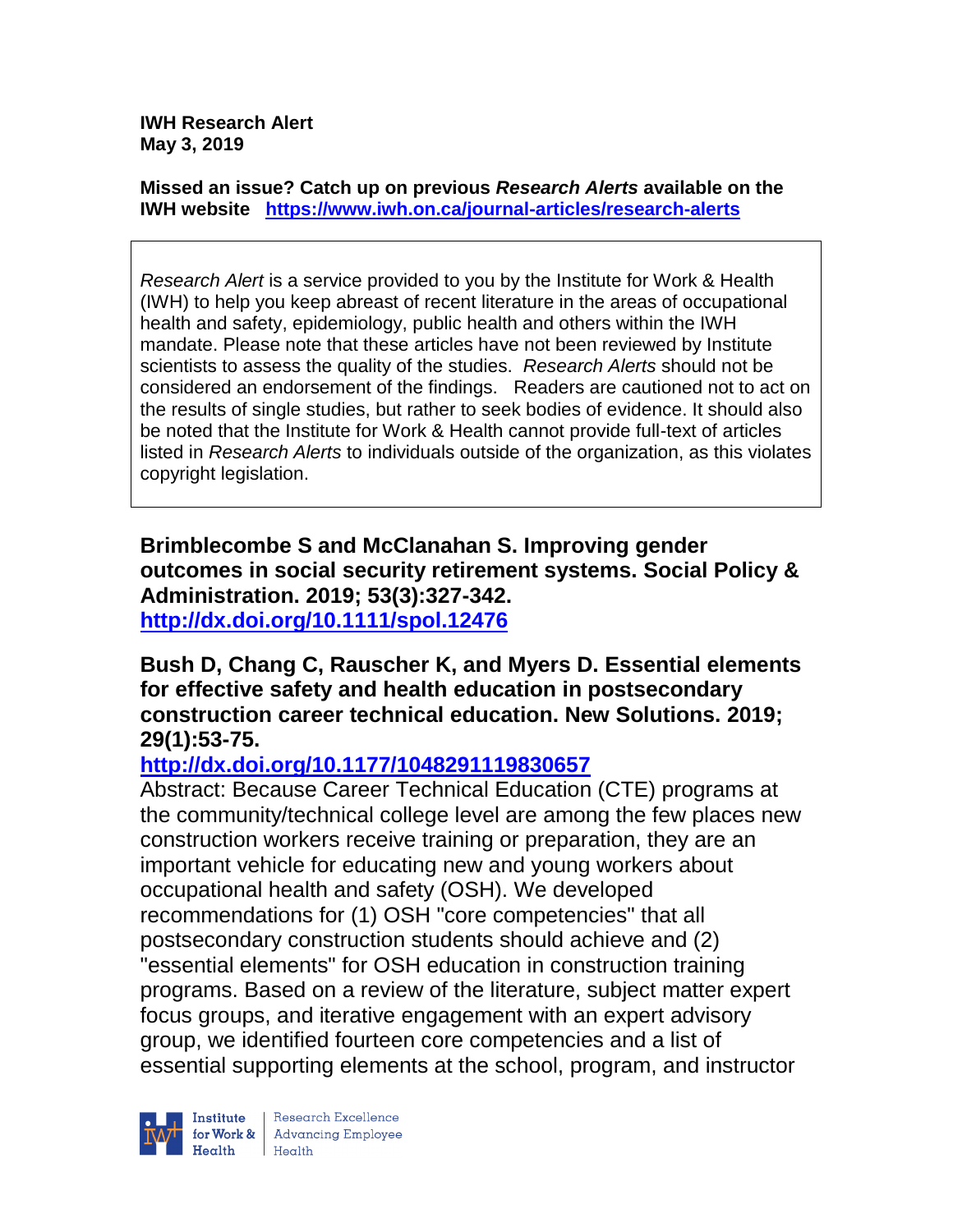levels. Knowledge and recognition of the importance of effective safety and health management systems served as the foundation for elements and competencies. Findings provide an important starting point for systematically improving the preparation of construction CTE students that can help keep them safe on the job

## **Castillo APD. Training for workers and safety representatives on manufactured nanomaterials. New Solutions. 2019; 29(1):36-52. <http://dx.doi.org/10.1177/1048291119830085>**

Abstract: Although nanotechnologies are increasingly present in numerous sectors of the economy, training resources available to workers exposed to them are still rare. In the European Union (EU), some initiatives exist that inform workers about exposure and risks, but they lack two key dimensions: the involvement of workers themselves in designing and implementing training materials and the key role played by safety representatives in improving occupational health and safety in EU member states. Making workers actors of their own training, rather than recipients of it, and empowering them, so that they can collectively question unsafe situations and ask for changes in their working conditions, is how training can positively impact their health and safety. This article describes a training package (materials, infographics, interactive web applet) designed specifically to achieve this objective. Developed under the NanoDiode project, it focuses on six key themes: types of nanomaterials, uses at work, risks, presence in the workplace, exposure, and experience sharing

## **Dorsett P and McLennan V. Exploring the 'status quo' in vocational rehabilitation and employment outcomes following spinal cord injury. Journal of Vocational Rehabilitation. 2019; 50(2):131-139.**

**<http://dx.doi.org/10.3233/JVR-180995>**

**Dubbelt L, Demerouti E, and Rispens S. The value of job crafting for work engagement, task performance, and career satisfaction: longitudinal and quasi-experimental evidence. European Journal of Work and Organizational Psychology. 2019; 28(3):300-314. <http://dx.doi.org/10.1080/1359432X.2019.1576632>**

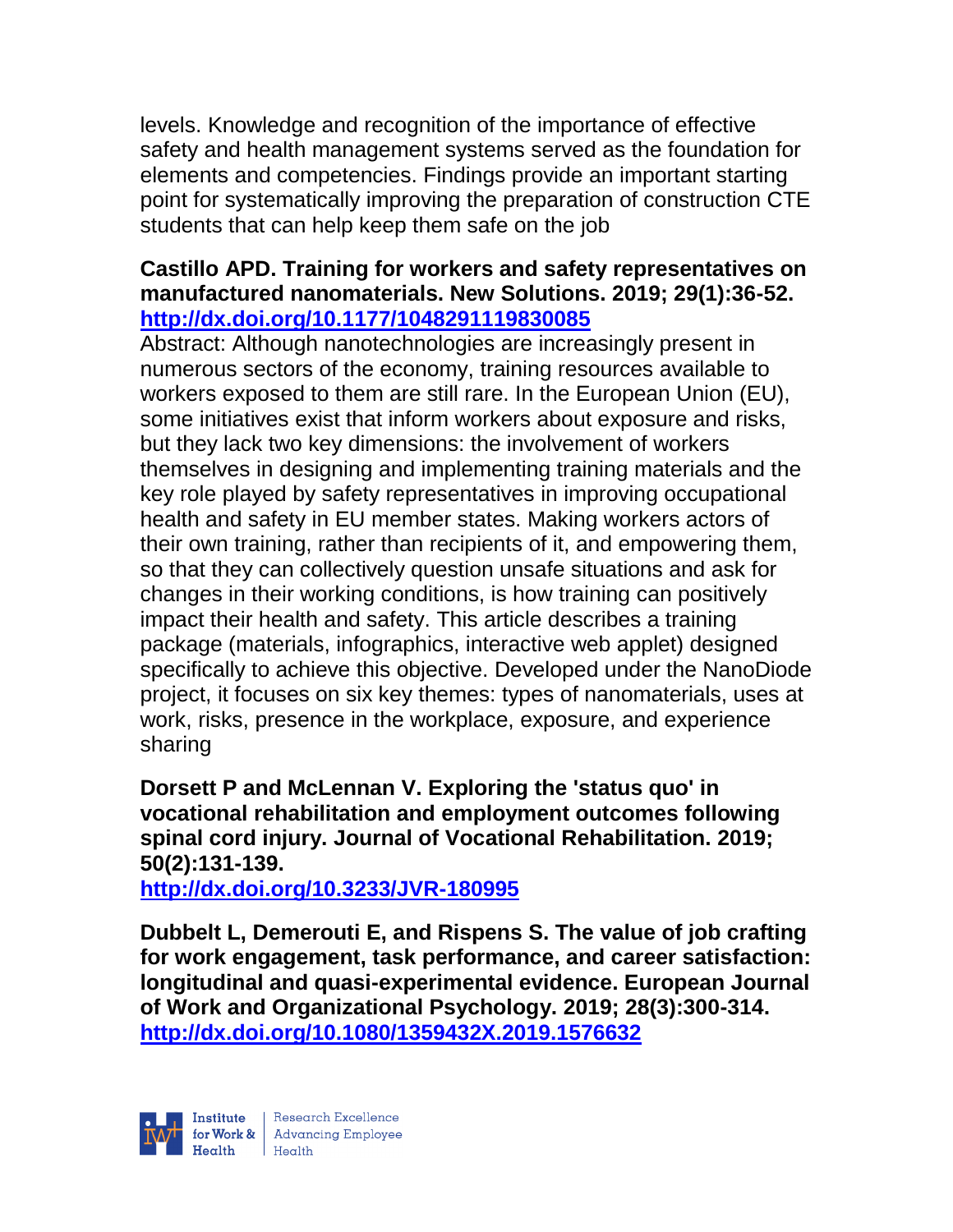#### **Friedman LS, Almberg KS, and Cohen RA. Injuries associated with long working hours among employees in the US mining industry: risk factors and adverse outcomes. Occupational and Environmental Medicine. 2019; [epub ahead of print].**

**<http://dx.doi.org/10.1136/oemed-2018-105558>[open access]** Abstract: OBJECTIVES: The mining industry is increasingly adopting extended workdays of 10-12 hour shifts. Studies demonstrate that long work hours are associated with psychomotor impairments caused by fatigue and an increased risk of injury. However, studies involving miners remain limited. This analysis aimed to identify risk factors associated with long working hour injuries and to determine if long working hour incidents were associated with being killed or incidents involving multiple injured workers. METHODS: Data from US Mine Safety and Health Administration Part 50 reports, 1983- 2015, were used to identify long working hour injuries, which were defined as incidents occurring nine or more hours after the start of a shift. RESULTS: A total of 52 206 injuries (9.6%) occurred during long working hours. The proportion of long working hour injuries increased from 5.5% of all injuries in 1983 to its peak in 2015 at 13.9% (p<0.001). Risk factors associated with long working hour injuries included irregular shift starts, being newly employed, employment by a contractor, metal/non-metal operations and mines with <100 employees. In two separate adjusted models, long working hour injuries were associated with a higher odds of death (adjusted OR [aOR]=1.32; 95% CI 1.18 to 1.48) and single incidents resulting in two or more workers injured (aOR=1.73; 95% CI 1.58 to 1.89). CONCLUSIONS: Long working hour injuries were associated with a lack of routine, being new at the mine and specific mining activities. An international shift towards using contract labour and extended workdays indicates that injuries during long working hours will likely continue to grow as a problem in the mining industry

**Jackson JA, Olsson D, Burdorf A, Punnett L, Jarvholm B, and Wahlstrom J. Occupational biomechanical risk factors for radial nerve entrapment in a 13-year prospective study among male construction workers. Occupational and Environmental Medicine. 2019; 76(5):326-331.** 

**<http://dx.doi.org/10.1136/oemed-2018-105311>[open access]** Abstract: OBJECTIVES: The aim was to assess the association



 $\begin{tabular}{|l|} Institute & Research Excellence \\ \hline for Work & Advancing Employee \\ Health & Health \\ \end{tabular}$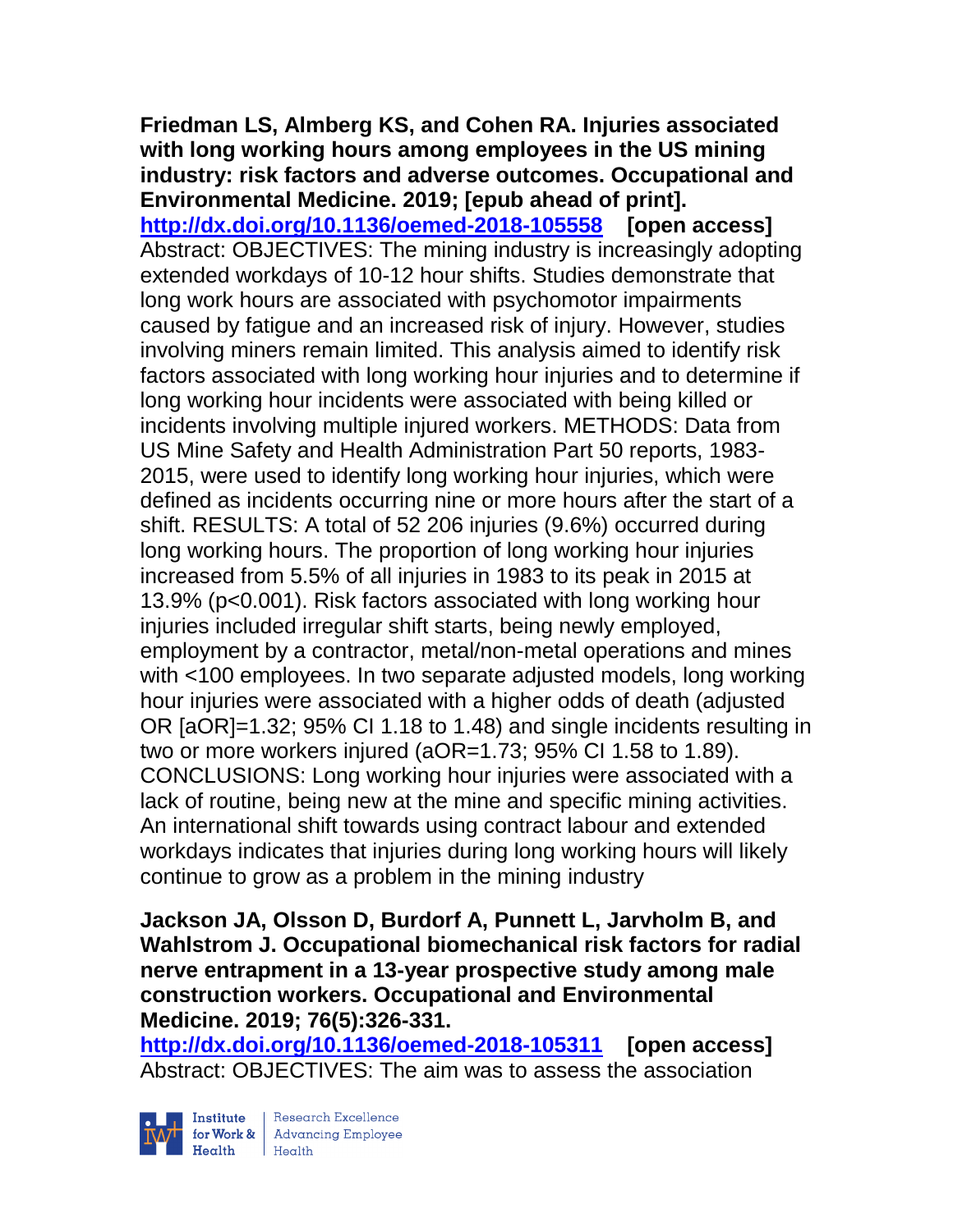between occupational biomechanical exposure and the occurrence of radial nerve entrapment (RNE) in construction workers over a 13-year follow-up period. METHODS: A cohort of 229 707 male construction workers who participated in a national occupational health surveillance programme (1971-1993) was examined prospectively (2001-2013) for RNE. Height, weight, age, smoking status and job title (construction trade) were obtained on health examination. RNE case status was defined by surgical release of RNE, with data from the Swedish national registry for out-patient surgery records. A job exposure matrix was developed, and biomechanical exposure estimates were assigned according to job title. Highly correlated exposures were summed into biomechanical exposure scores. Negative binomial models were used to estimate the relative risks (RR) (incidence rate ratios) of RNE surgical release for the biomechanical factors and exposure sum scores. Predicted incidence was assessed for each exposure score modelled as a continuous variable to assess exposure-response relationships. RESULTS: The total incidence rate of surgically treated RNE over the 13-year observation period was 3.53 cases per 100 000 person-years. There were 92 cases with occupational information. Increased risk for RNE was seen in workers with elevated hand-grip forces (RR=1.79, 95% CI 0.97 to 3.28) and exposure to hand-arm vibration (RR=1.47, 95% CI 1.08 to 2.00). CONCLUSIONS: Occupational exposure to forceful handgrip work and vibration increased the risk for surgical treatment of RNE

**Knight C, Patterson M, and Dawson J. Work engagement interventions can be effective: a systematic review. European Journal of Work and Organizational Psychology. 2019; 28(3):348- 372.** 

**<http://dx.doi.org/10.1080/1359432X.2019.1588887>**

**Lalic S, Bell JS, Gyllensten H, Gisev N, Friberg E, Ilomaki J, Sluggett JK, Mittendorfer-Rutz E, and Alexanderson K. Trajectories of sickness absence and disability pension before and after opioid initiation for noncancer pain: a 10-year population-based study. Pain. 2019; 160(5):1224-1233. <http://dx.doi.org/10.1097/j.pain.0000000000001500>**

Abstract: Chronic noncancer pain is a leading cause of sickness



| Research Excellence for Work & Advancing Employee<br>Health Health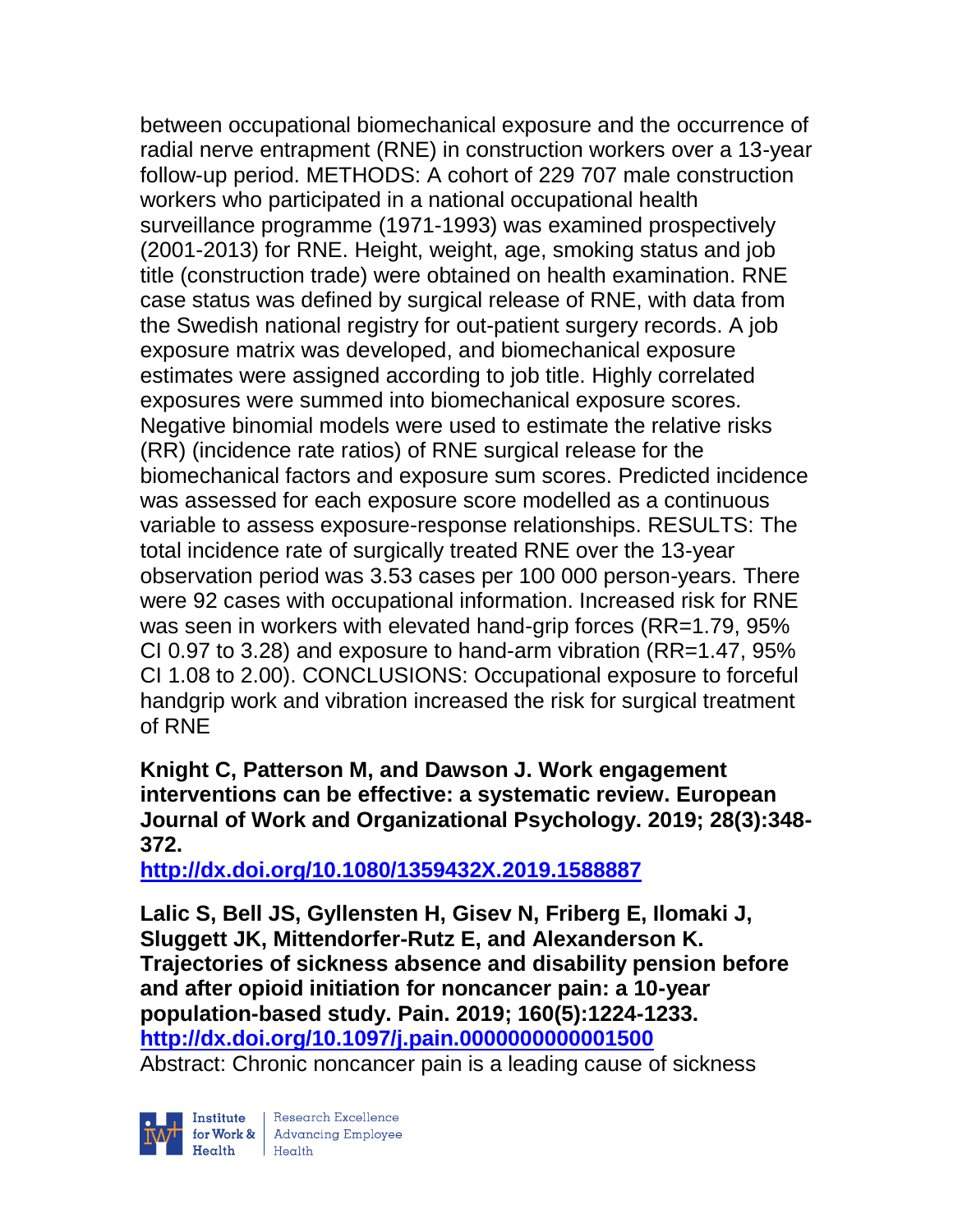absence (SA) and disability pension (DP). The objectives of this study were to identify trajectories of SA/DP before and after strong and weak opioid initiation for noncancer pain and the factors associated with these trajectories. A longitudinal population-based study of 201,641 people (24-59 years) without cancer who initiated opioid analgesics in 2009 in Sweden was conducted. Trajectories of net annual SA/DP days in the 5 years before/after opioid initiation were estimated with group-based trajectory modelling. Multinomial logistic regression was used to estimate odds ratios (ORs) and 95% confidence intervals (CIs) for factors associated with trajectory groups. Among the 6.9% of people initiating strong opioids, 12.5% had persistent high SA/DP (estimated 320 days/year) before and after opioid initiation and 72.9% had persistent low/minimum SA/DP (estimated 30 days/year). Approximately 8.6% of people had increasing SA/DP, and 6.1% had decreasing SA/DP after opioid initiation, although this seemed to reflect continuation of preinitiation patterns. Trajectories were similar at lower SA/DP days/year among those initiating weak opioids. Persistent high SA/DP among strong opioid initiators were associated with  $\ge$ /=5 comorbidities (OR = 8.72, 95% CI 5.61-13.56),  $\lt$  =9 years of education (OR = 5.83, 95% CI 4.84-7.03), and previous use of antidepressants ( $OR = 4.57$ ,  $95\%$  CI 3.89-5.37) and antipsychotics (OR = 4.49, 95% CI 2.93-6.88). Threequarters of people initiating opioids for noncancer pain had persistent low/minimum levels of SA/DP 5 years before and after initiation. Increasing and decreasing SA/DP after opioid initiation seemed to reflect a continuation of preinitiation patterns. Our findings highlight the complex range of sociodemographic and medication-related factors associated with persistent SA/DP

**Moussavi SE, Zare M, Mahdjoub M, and Grunder O. Balancing high operator's workload through a new job rotation approach: application to an automotive assembly line. International Journal of Industrial Ergonomics. 2019; 71:136-144. <http://dx.doi.org/10.1016/j.ergon.2019.03.003>**

**Nielsen K, Daniels K, Nayani R, Donaldson-Feilder E, and Lewis R. Out of mind, out of sight? Leading distributed workers to ensure health and safety. Work and Stress. 2019; 33(2):173-191. <http://dx.doi.org/10.1080/02678373.2018.1509402>**

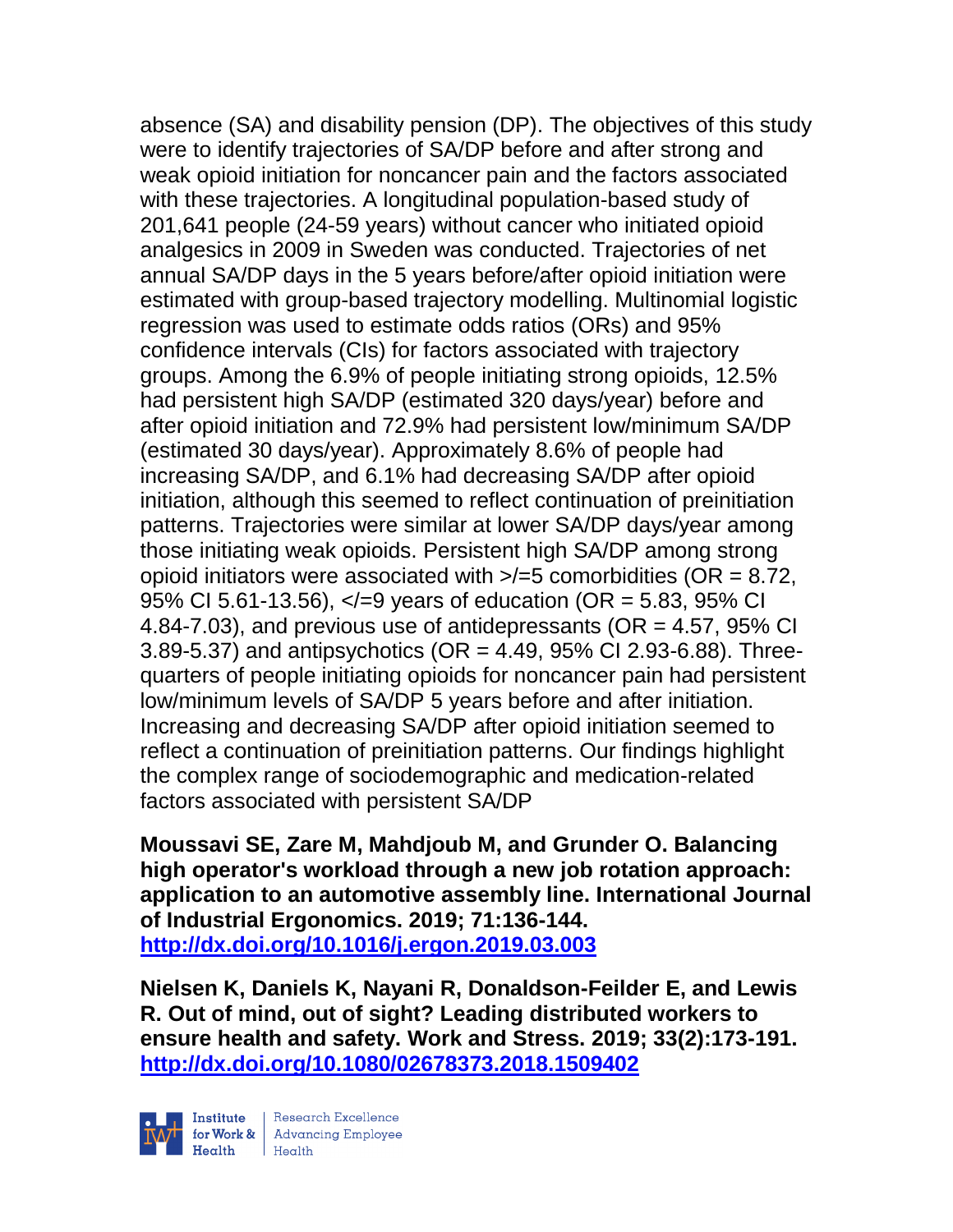**OECD. OECD Employment outlook 2019: the future of work. Paris: OECD Publishing; 2019.** 

**[https://www.oecd-ilibrary.org/employment/oecd-employment](https://www.oecd-ilibrary.org/employment/oecd-employment-outlook_19991266)[outlook\\_19991266](https://www.oecd-ilibrary.org/employment/oecd-employment-outlook_19991266)**

#### **Kemmick Pintor J, Mitchell DC, and Schenker MB. Exploring the role of depression as a moderator of a workplace obesity intervention for Latino immigrant farmworkers. Journal of Immigrant and Minority Health. 2019; 21(2):383-392. <http://dx.doi.org/10.1007/s10903-018-0743-4>**

Abstract: We explored if and how depression moderated the treatment effect of Pasos Saludables, a successful pilot workplace obesity intervention for Latino immigrant farmworkers. The original randomized controlled study assigned 254 participants 2:1 to a 10 session educational intervention versus control. We assessed the relationship between change in BMI (primary outcome) and interaction of treatment allocation and baseline risk for depression. Baseline CES-D scores indicated that 27.3% of participants were at risk for depression. The interaction between treatment allocation and baseline risk for depression was significant ( $p = 0.004$ ). In adjusted models among women, intervention participants with no indication of depression at baseline reduced their BMI by 0.77 on average (95% CI - 1.25, - 0.30) compared to controls. The reduction im BMI between the intervention group at risk for depression at baseline and either control was not significantly different from zero. Findings from our post-hoc, exploratory study indicate that depression may inhibit significant weight loss

## **Sprigg CA, Niven K, Dawson J, Farley S, and Armitage CJ. Witnessing workplace bullying and employee well-being: a twowave field study. Journal of Occupational Health Psychology. 2019; 24(2):286-296.**

# **<http://dx.doi.org/10.1037/ocp0000137>**

Abstract: This article aims to (a) explore the impact of witnessing workplace bullying on emotional exhaustion, work-related anxiety, and work-related depression and (b) determine whether the resources of trait optimism, coworker support, and supportive supervisory style buffer the effects of witnessed bullying. In a twowave study involving 194 employees, we found that witnessing



| Research Excellence **Example 18 Advancing Employee**<br> **Health** Health<br>
Health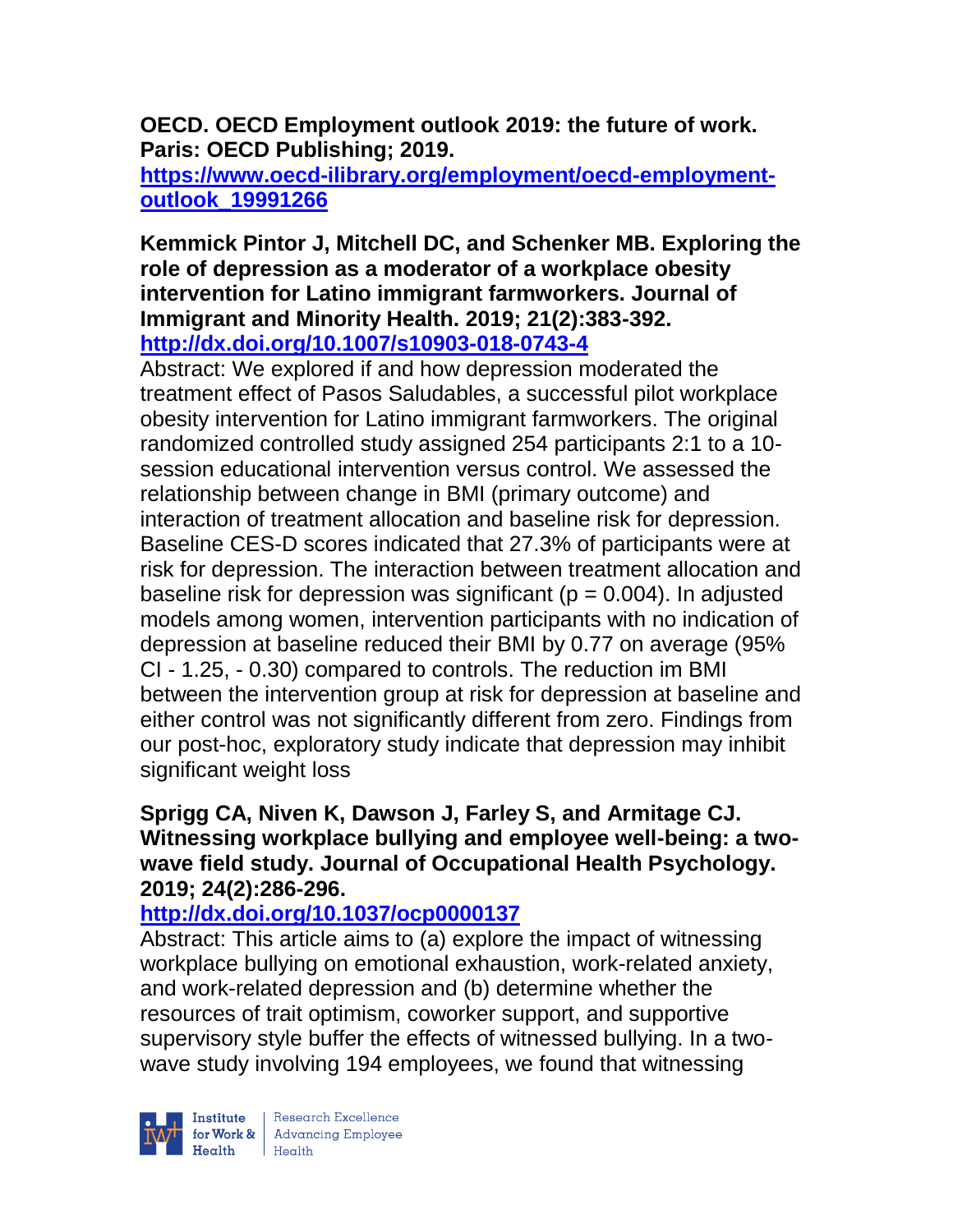bullying undermined employees' well-being (work-related depression and anxiety) 6 months later, but only if the employees were low in optimism (personal resource) and lacked supervisor support (contextual resource). Strong coworker support weakened the relationship between witnessing bullying and well-being (emotional exhaustion and work-related depression). Our findings demonstrate for the first time some of the factors that protect against the impact of witnessing workplace bullying. Future research should focus on the development of workplace interventions that foster feelings of social support and optimism among employees. (PsycINFO Database Record (c) 2019 APA, all rights reserved)

**Watanabe N, Horikoshi M, Shinmei I, Oe Y, Narisawa T, Kumachi M, Matsuoka Y, Hamazaki K, and Furukawa TA. Brief mindfulness-based stress management program for a better mental state in working populations: Happy Nurse Project: a randomized controlled trial. Journal of Affective Disorders. 2019; 251:186-194.** 

# **<http://dx.doi.org/10.1016/j.jad.2019.03.067>**

Abstract: BACKGROUND: The efficacy of the mindfulness-based stress management program for maintaining a better mental state has not been examined among working populations. We aimed to explore the effectiveness of the brief mindfulness-based stress management program for hospital nurses. METHODS: In a multicenter randomized trial, 80 junior nurses working in hospitals were randomly allocated either to the brief mindfulness-based stress management program or psychoeducation using a leaflet. The program consisted of four 30min individual sessions conducted by trained senior nurses using a detailed manual. The primary outcome was the total score of the Hospital Anxiety and Depression Scale (HADS) at week 26. Secondary outcomes included presence of a major depressive episode; severity of depression, anxiety, insomnia, burnout, and presenteeism; utility scores; and adverse events up to 52 weeks. RESULTS: The mean HADS score of all the participants at baseline was 7.2. At 26 weeks, adjusted mean scores on the HADS score were 7.2 (95% confidence intervals: 5.9, 8. 5) in the program group and 6.0 (4.8, 7.2) in the leaflet group, respectively. The coefficient of the group by time interaction was not statistically significant at -1.41 (-3.35, 0.54; P=0.156). No significant superiority or